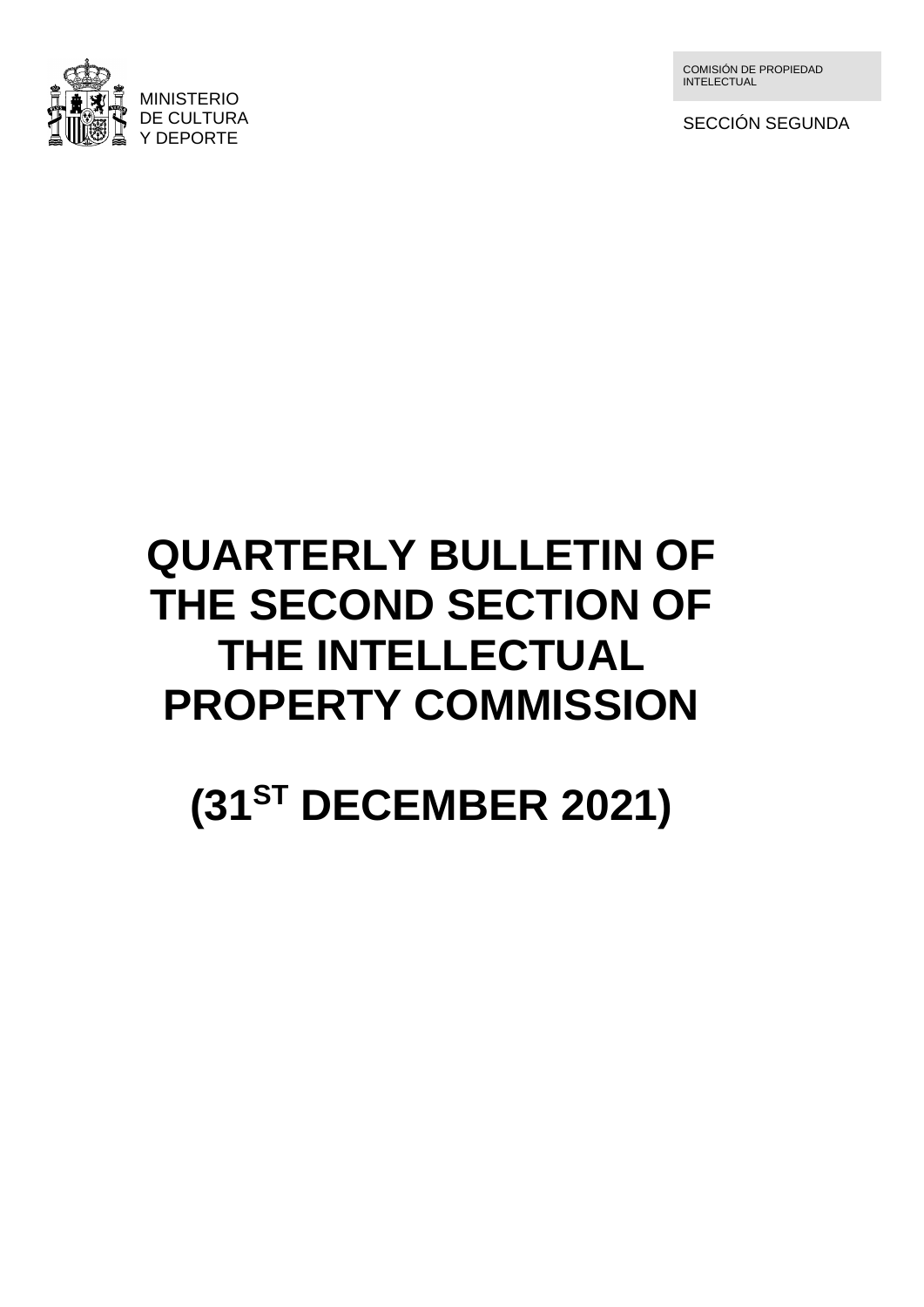

# **INTRODUCTION: LEGAL FRAMEWORK OF THE SECOND SECTION OF THE INTELLECTUAL PROPERTY COMMISSION**

- **The Second Section of the Intellectual Property Commission** (S2CPI), a collegiate body created by the Forty-third Final Provision of *Act 2/2011, of 4th March, on the Sustainable Economy*, whose Secretariat is attached to the Ministry of Culture and Sports, began its activities on 1st March 2012 with the entry into force of *Royal Decree 1889/2011, of 30th December, regulating the functioning of the Intellectual Property Commission.*
- Currently, Articles 193 and 195 of the *Consolidated Text of the Intellectual Property Act* (TRLPI- Spanish acronym), and its implementation through the aforesaid Royal Decree 1889/2011, regulate the **procedure for safeguarding intellectual property rights in the digital environment**, which is handled by the Second Section of the Intellectual Property Commission and which basically consists of a procedure for notification and removal of content that infringes intellectual property rights, always on the basis of a complaint/request from the right holders or their representatives.
- Since the start of its activity in 2012, the Second Section of the Intellectual Property Commission has ordered the blocking or removal of infringing content from more than 300 infringing websites.
- Since 2019, more than 640,000 pieces of cultural content that were being made available to the public via infringing websites have been removed.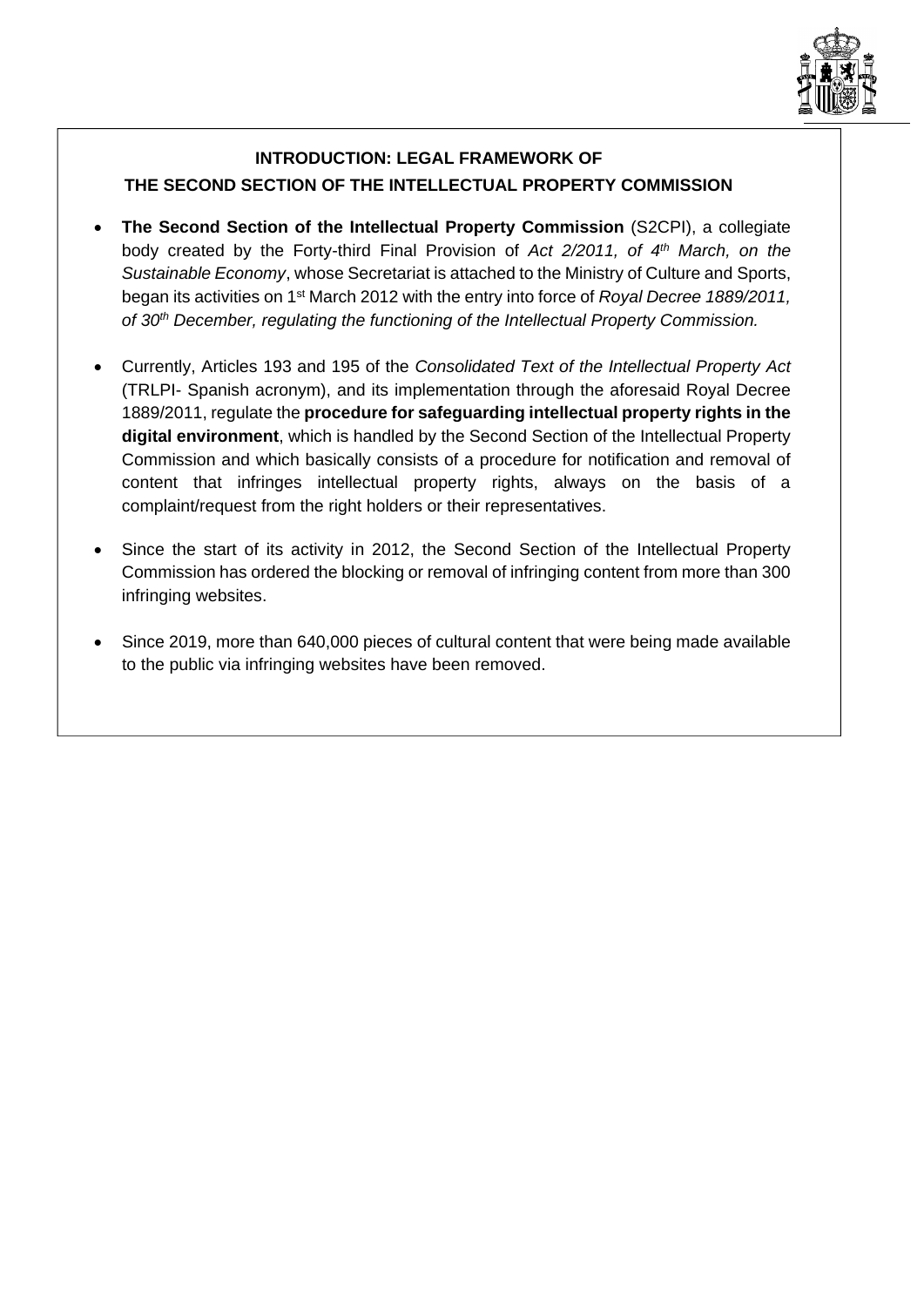

## **BALANCE OF PROCESSING DATA OF THE SECOND SECTION OF THE INTELLECTUAL PROPERTY COMMISSION (31st DECEMBER 2021)**

# **1. TOTAL NUMBER OF APPLICATIONS SUBMITTED**

Since the creation of the Second Section of the Intellectual Property Commission, a total of **738 applications** have been filed (**11 of them during the fourth quarter of 2021)**, of which **375** were incomplete and it has been necessary to request their **correction**; and in relation to **51** of them, a voluntary improvement/amendment of the application filed by the applicant has been requested.



Table of applications for infringement of intellectual property rights on the Internet since the entry into force (in March 2012) of Royal Decree 1889/2011, of 30th December, regulating the functioning of the Intellectual Property Commission. *In 2012, 362 applications were received, although 250 of them did not meet the requirements for admission to consideration and were not improved or corrected despite the applicant being requested to do so) and had to be rejected due to abandonment.*

# **2. INADMISSIBLE APPLICATIONS.**

• Since it was set up, the S2CPI has rejected only **3 applications**, one of them in **2021**, because it was applying to register a website, not to report an IP infringing website. The two left were rejected because they were referred, in reality, to the powers vested on the Spanish Patent and Trademark Office (OEPM).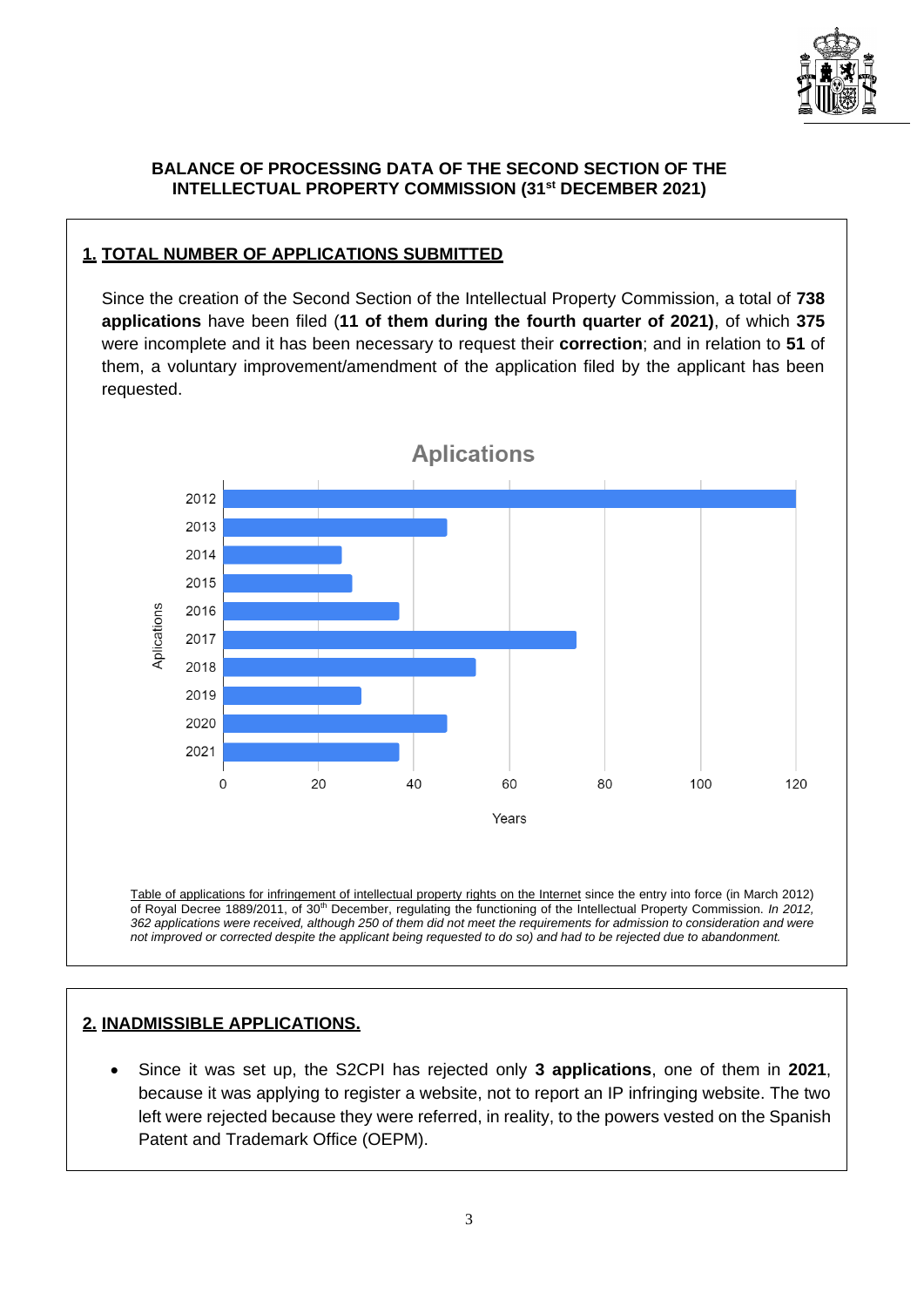

# **3. APPLICATIONS ARCHIVED PRIOR TO THE RESOLUTION TO COMMENCE**

- Of the applications submitted (738), **309** resulted in the **proceedings being closed** (due to the applicant's withdrawal, failure to remedy a defective application or insufficient grounds for the application, or **due to the disappearance of the object when the website was closed or the infringing content was removed by the person responsible for the website following notification from the Secretariat of the S2CPI during the preliminary investigations phase).**
	- ➢ In the fourth quarter of **2021**, 8 applications have been closed after the preliminary investigation phase and prior to the resolution to commence proceedings, due to the withdrawal by the applicant.

# **4. APPLICATIONS WHICH HAVE RESULTED IN A RESOLUTION TO COMMENCE PROCEEDINGS AND A FINAL WITHDRAWAL OR BLOCKING RESOLUTION**

Of the 411 applications that, until  $31<sup>st</sup>$  December 2021, have been deemed as complete and in accordance with Royal Decree 1889/2011, of 30th December, regulating the functioning of the Intellectual Property Commission, 371 have already been fully processed (ending the file with a final resolution of withdrawal or blocking, or a resolution of archiving).

In the fourth quarter of 2021 there have been 2 final resolutions.

Of these 411 applications, 219 have resulted in the respective commencement of proceedings resolution and a further 153 have led to the proceedings being closed due to the applicant's withdrawal, the inactivity of the website that was the object of the application or the disappearance of the subject matter of the proceedings (due to the removal of the infringing content, due to the cessation of the website's activity or due to the impossibility of identifying the owners of the website, the subject of the request, in the case of files corresponding to requests filed prior to the reform of the TRLPI by Act 2/2019, of 1st March, which established the possibility of a summary precautionary measure against websites that fail to comply with the legal obligation of identification).

Of the **219** applications for which it has been **resolved to commence proceedings**:

- a) in **120** cases, the proceedings have been closed: **114** due to voluntary removal of content or closure of the website by those responsible or necessary collaborators and 4 due to the expiry of the procedure).
- b) in **96** cases there has been a **final resolution** by the S2CPI ordering the removal of the unlawful content or, in the most serious cases, the suspension of the information society service:
	- **.** in 34 of the cases, the website held responsible has complied with the resolution and has removed the content or ceased its activity;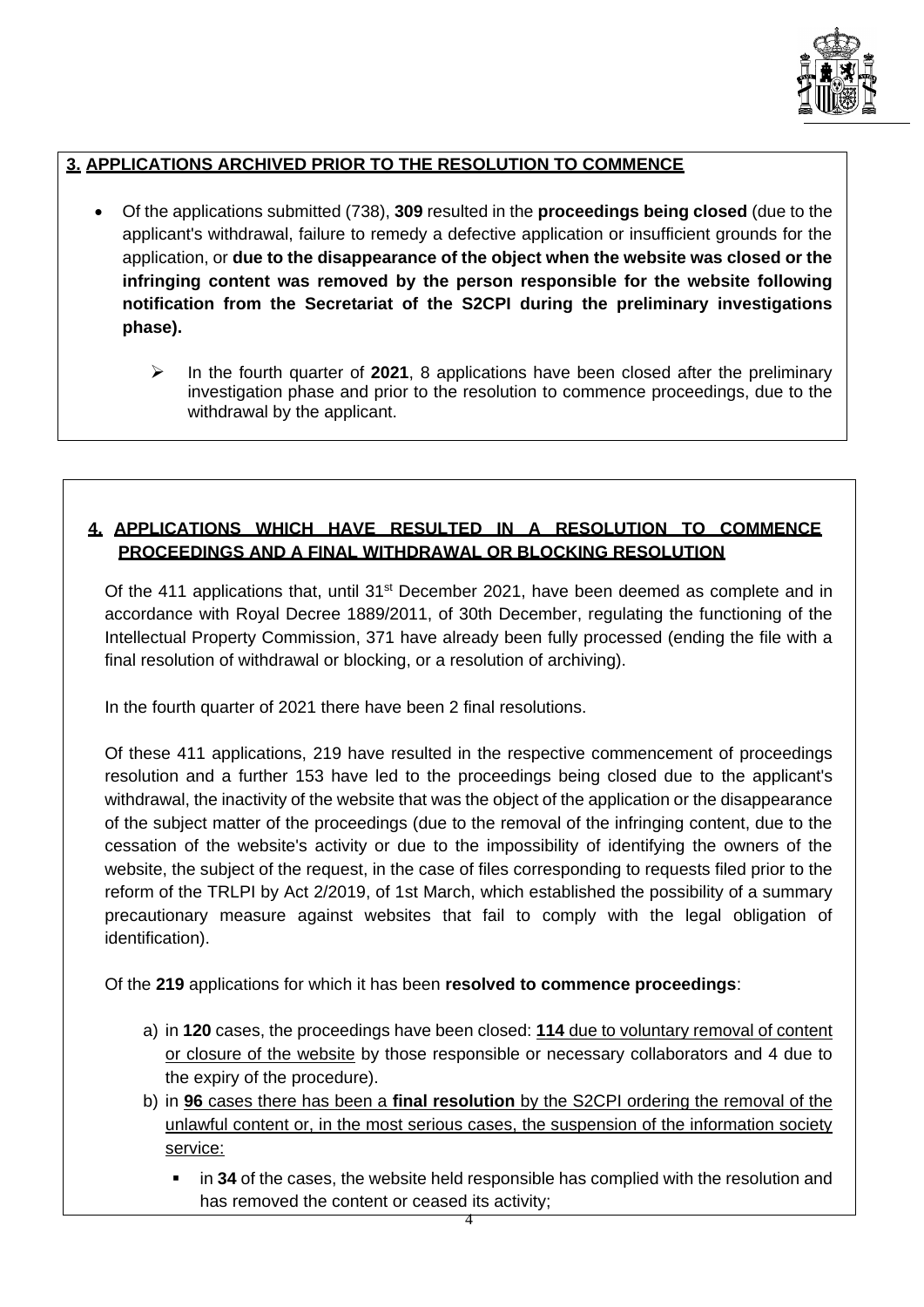

- in 38 other cases, the enforcement of suspension or blocking measures has been judicially authorised after failure to remove content;
- and in 2 of the cases, the Sub-Directorate General for Intellectual Property has been notified for processing as a **sanctioning procedure** and, finally, the imposition of a financial penalty for the commission of a very serious administrative infringement defined in Article 195.6 of the TRLPI has followed;
- During the fourth quarter of **2021**, 3 proposals for resolutions and **5 final resolutions** have been processed.
- **•** In 2 of the cases, in addition to there being a resolution proposal from the Second Section, the JJCCs have intervened in relation to the authorisation of the summary precautionary measure introduced by Article 195.4 in fine of the TRLPI of Act 2/2019, of 1st March (See Section 5).

# **Forms of termination after the resolution to commence proceedings (archiving, or final termination with forced enforcement):**



- Closures after opening of the proceeding
- a) It should be noted that, amongst the cases that have given rise to a resolution to initiate proceedings, some have been processed in accordance with Article 195.4 *in fine* of the TRLPI (summary precautionary measure foreseen for cases of non-compliance with the legal obligation of identification, see the following Section of this Bulletin).

In **2021**, in summary, there have been 9 initiation resolutions, 21 resolution proposals, and 18 final resolutions of withdrawal or suspension of the information society service.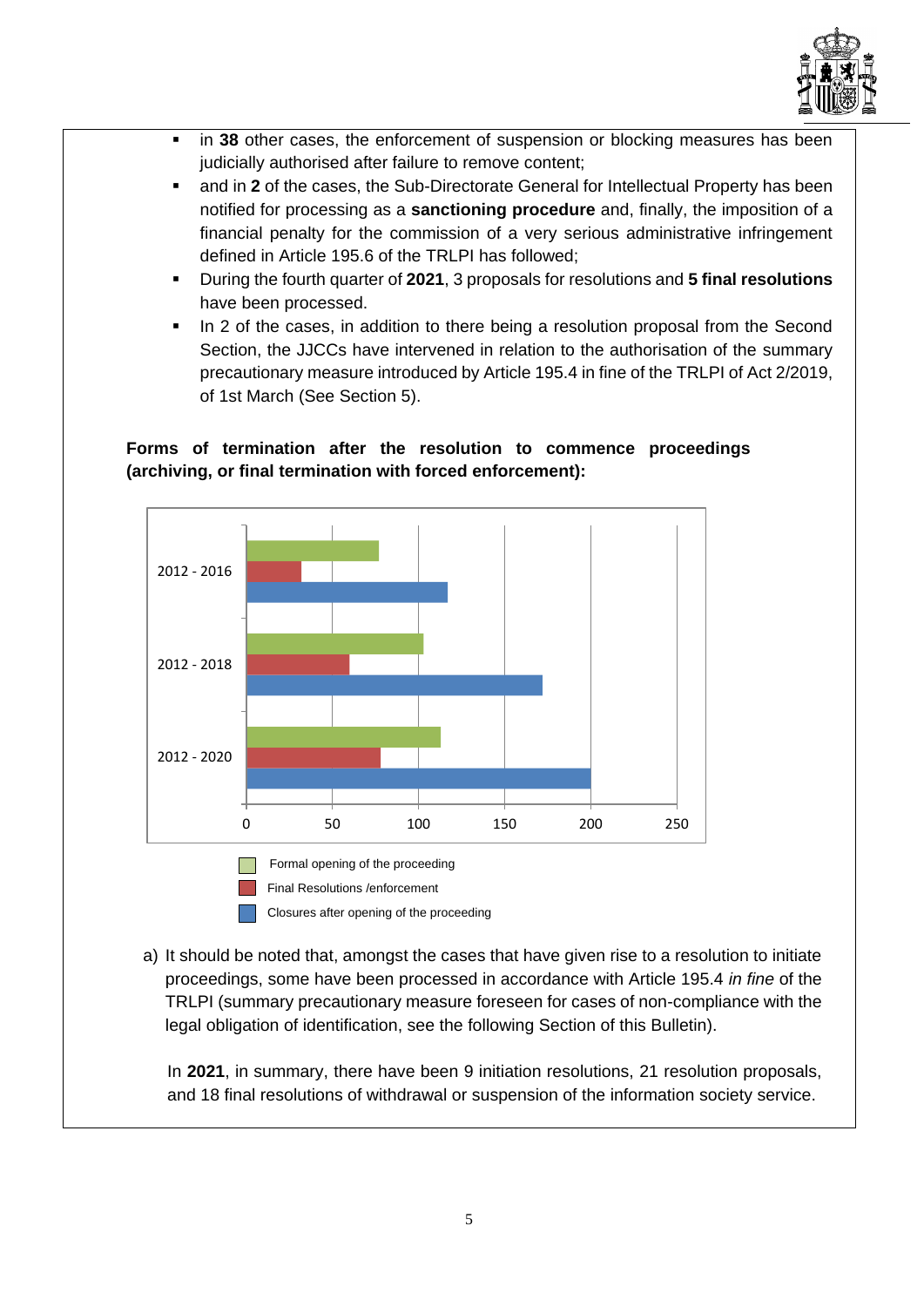

# **5. SUMMARY PRECAUTIONARY MEASURE IN CASES OF NON-COMPLIANCE WITH THE LEGAL OBLIGATION OF IDENTIFICATION**

The processing of this type of summary precautionary measure (introduced in the TRLPI - Article 195.4 *in fine* - by Act 2/2019, of 1st March) began in February 2020 and allows the blocking of the infringing website, prior to the resolution to commence the safeguarding procedure, in cases where the website fails to comply with the legal obligation of identification (obligation established in Article 10 of *Act 34/2002, of 11 July, on information society services and electronic commerce).*

Since 2020, applications for **29** summary precautionary measures have been referred to the JJCC.

- **In the fourth quarter of 2021 9 of the 29 requested measures have been authorised for implementation.**
- One (the first one submitted to the JJCC) was denied in 2020.
- One was shelved due to the disappearance of the object in 2020.
- There is only one left as of 31 December 2021, being processed before the JJCC.



# **6. EXECUTIVE SUMMARY OF THE DATA**

To sum up, of the 738 applications submitted by 31<sup>th</sup> December 2021, 675 have been expressly resolved/finalised, that is to say, **91.48% of the total number of applications submitted.**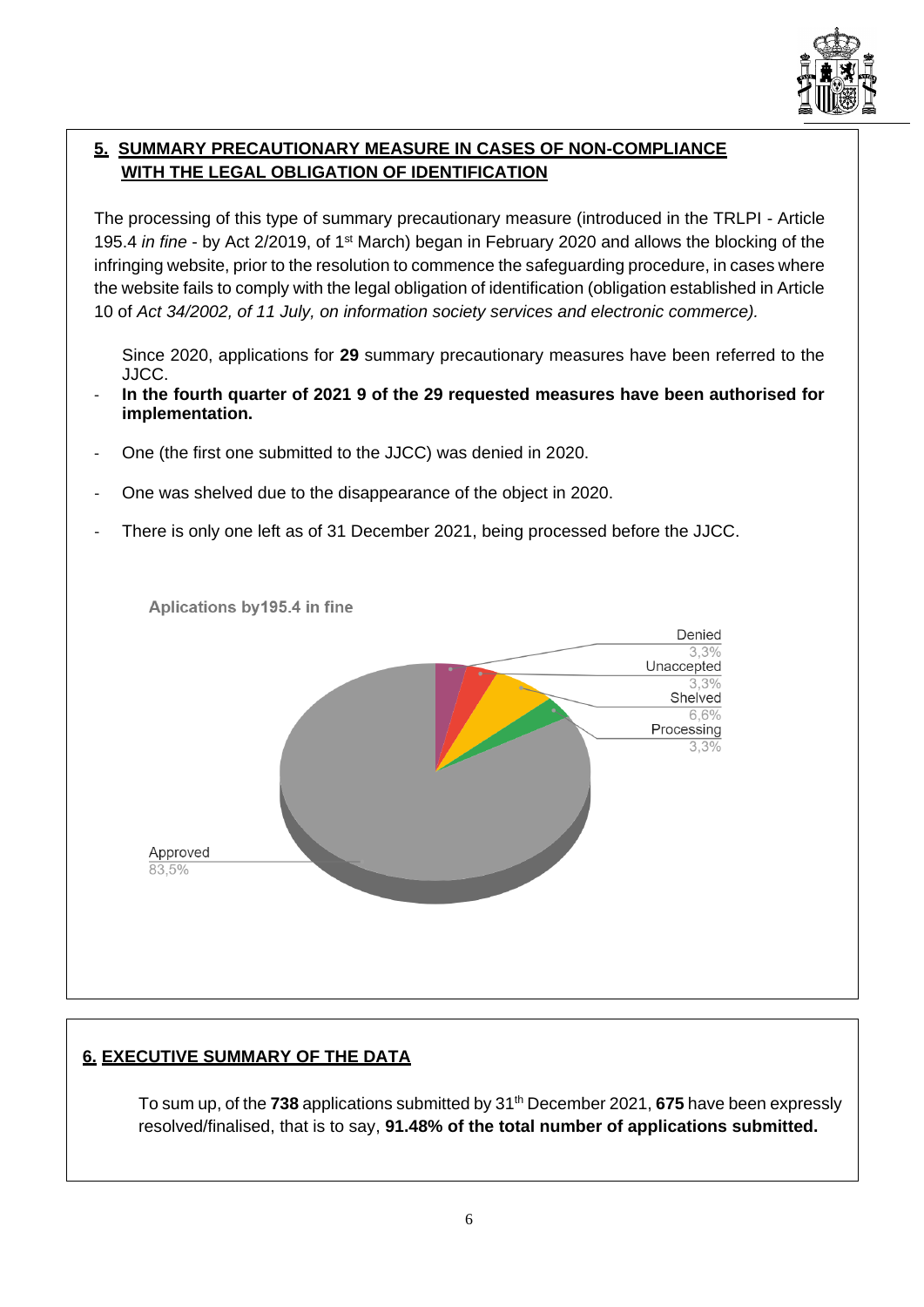

# **7. REQUEST FOR CANCELLATION OF DOMAIN NAMES BY RED.ES:**

Pursuant to the provisions of Points 1 and 5 of Section Thirteen ("*Rights and obligations arising from the assignment and maintenance of domain names*") of the National Plan for Internet domain names under the country code corresponding to Spain (.es), approved by Order ITC/1542/2005, of 19<sup>th</sup> May, the S2CPI has been requesting the public business entity Red.es to cancel the ".es" domain names of the reported websites in which the absence of identification data of those responsible for verifying their veracity and accuracy has been verified.

In total, 15 domain names have been cancelled by Red.es at the request of the S2CPI.

### **8. INTELLECTUAL PROPERTY INFRINGING WEBSITES THAT HAVE BEEN AFFECTED BY S2CPI ACTIVITY**

The data contained in the above tables of this Newsletter reflect the number of requests resolved, but do not show the actual number of websites infringing or participating in the infringing activities affected by the proceedings handled by the Second Section of the ICC, since almost all of the cases refer to two or more websites whose activity is therefore affected by the proceedings of the Second Section of the ICC.

Indeed, based on the total number of websites affected, it is possible to provide the following data:

In the 219 cases in which there has been a resolution to commence proceedings since 2012, 412 websites infringing intellectual property rights have been affected:

- a) 375 websites considered to be responsible;
- b) 37 additional link sites initially notified as third- party intermediaries.

In the **155** cases of takedowns prior to the formal opening of the procedure, **165 additional websites** have been affected and have removed the unlawfully offered content on numerous occasions after those responsible were aware that they had been identified by the S2CPI.



# **Websites afected by S2CPI**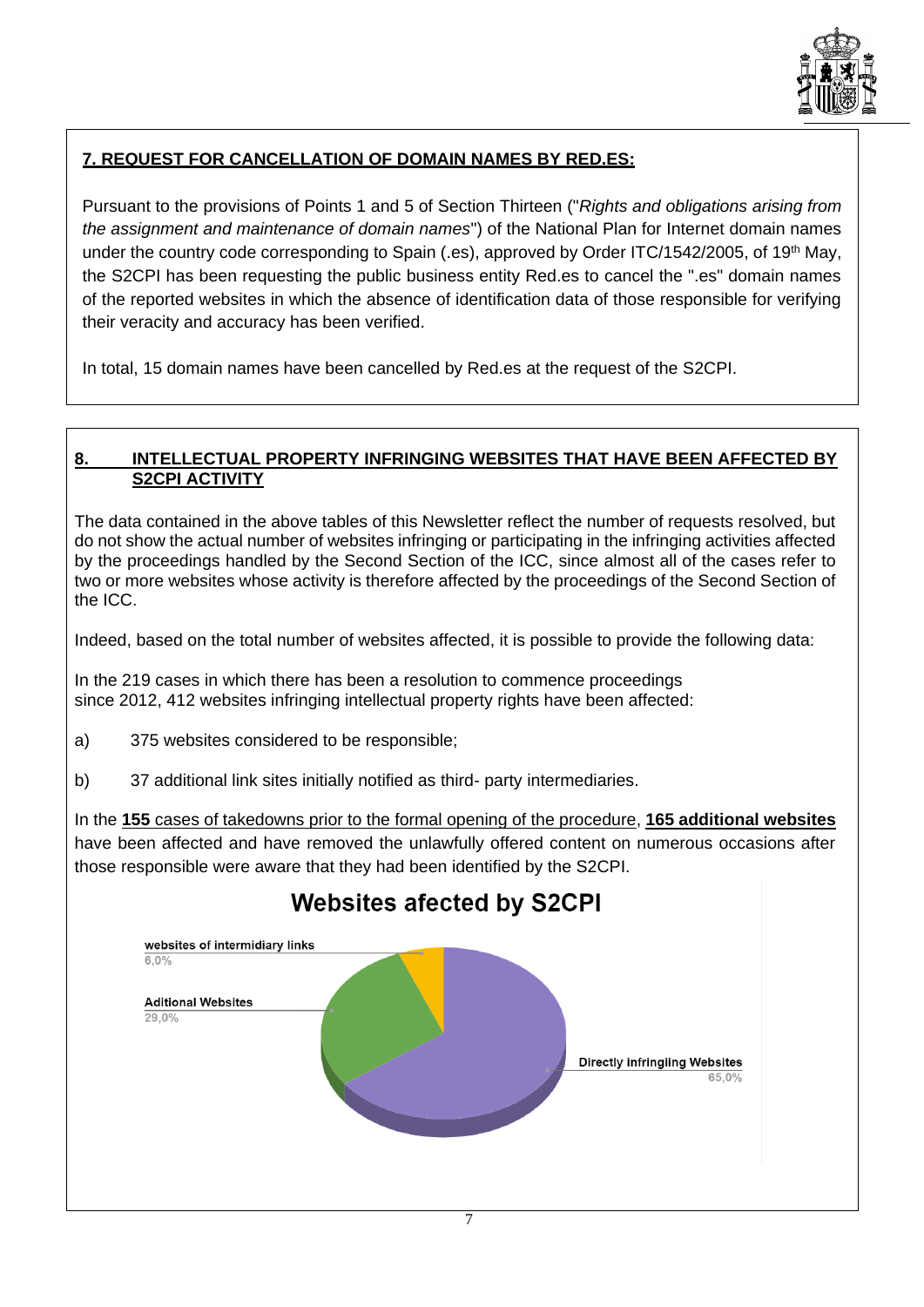

# **1.AMENDMENT TO THE PROCEDURE FOR SAFEGUARDING INTELLECTUAL PROPERTY RIGHTS IN THE DIGITAL ENVIRONMENT.**

The amendments to TRLPI made by the *Ley 14/2021, de 11 de octubre, por la que se modifica el Real Decreto-ley 17/2020, de 5 de mayo, por el que se aprueban medidas de apoyo al sector cultural y de carácter tributario para hacer frente al impacto económico y social del COVID-2019*, en lo relativo al procedimiento de salvaguarda de los derechos de propiedad intelectual en Internet (articles 193, 195 y 196, mainly) bring, in general, the speeding-up of the procedure and its extension to a bigger number of cases focusing on adapting and working against technological advances in the practice of piracy.

Accordingly, the scope of application is extended to Internet protocol televisions (IPTV) and to those online services providers which enable the circumvention of the IPR protection.

The procedure that is started in defence of IPR, when the responsable of the information society services is not sufficiently identified in accordance to article 10.1.a) of *Ley 34/2002, de 11 julio, de servicios de la sociedad de la información y de comercio electrónico*, is considered an special procedure. That makes possible to initiate the procedure by the ordinary way and to avoid the obligation to ask the Court the summary precautionary measure, which created suspicion in administrative sectors in the digital environment and even in the State juridical services.

After this amendment, the application for the summary precautionary measure is no longer necessary previously to the approval of the resolution to commence the procedure for safeguarding. With this amendment the resolution proposal goes directly to the Court, once it has been approved by the Second Section of the Intellectual Property Commission.

The procedure incorporates the following novelty: if the infringer does not remove the contents nor carries out statements to the agreement to commence after being notified to the interested parties, this agreement will become automatically a resolution which is sent to Court so that it authorizes the measures the IPS in that resolution have to develop.

In this respect, the article 122 bis of the *Ley de la Jurisdicción Contencioso-administrativa* is also modified, eliminating the need of an oral hearing when there're not claims by any of the parties, which speeds up significantly the procedure.

# **2. AWARENESS CAMPAIGN 2021.**

The Ministry of Culture and Sports launched 17th September 2021 the awareness campaign 'Que no te roben la emoción' ('Don't let them steal your emotion´) aimed at making young people aware against Internet piracy. It is part of the Plan 2021 of Publicity and Institutional Communication for General State Administration and it is boosted by the General Directorate for the Cultural Industries, Intellectual Property and Cooperation.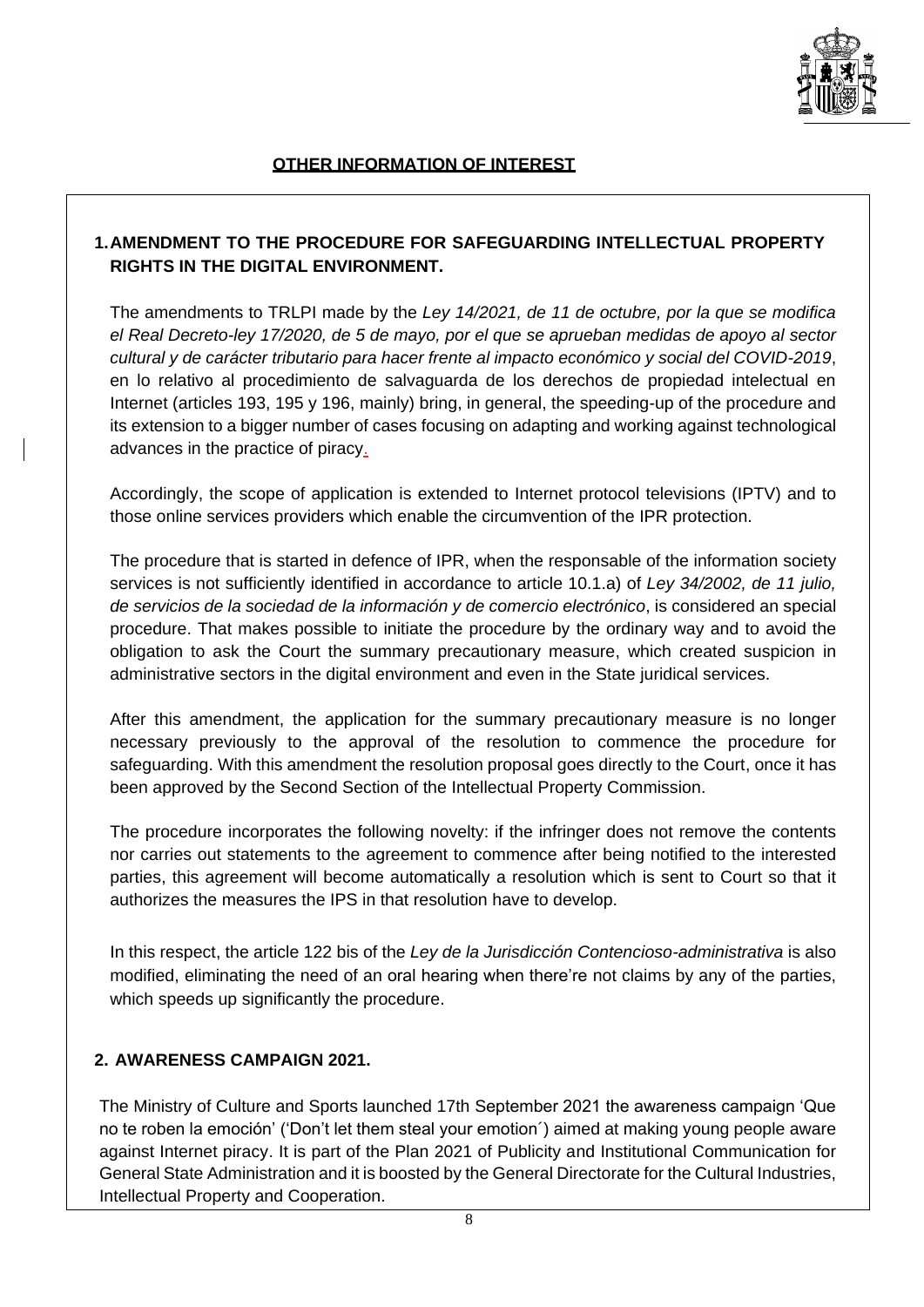

The initiative is aimed at raising awareness throughout young people about the importance of fully respect copyright in the digital environment and about the impact of its infringement.

The advertising campaign is being passed by Youtube, TikTok, Instagram and Spotify and it will run until 2nd November, with hashtag #StopPiratería. Its target is raising awareness and sensitizing about the importance of respect of copyright in the digital environment and the cultural, social and economic impact result of their infringement both for creators, editors, artists and producers ant for the economy in general.

In addition, it seeks to highlight the strengthening of the social and economic value that creation and artistic professions have thanks to copyright.

It also emphasizes rights and legal obligations related to access and spread of protected by copyrignt contents.

WEB: [https://www.culturaydeporte.gob.es/cultura/propiedadintelectual/que-no-te-roben-la](https://www.culturaydeporte.gob.es/cultura/propiedadintelectual/que-no-te-roben-la-emocion.html)[emocion.html](https://www.culturaydeporte.gob.es/cultura/propiedadintelectual/que-no-te-roben-la-emocion.html)

# **TEXT INCLUDED IN THE INSTITUTIONAL WEBSITE:**

"Protect culture.

Don't let life lose emotion.

Behind every work, TV series, song, book, videogame… there are lots of professionals who have invested their talent and effort in making our lives more exciting. If we want to continue to enjoy culture we can't let their jobs been destroyed, we can't let than the incentive creation supposes be lost. Don't let creators disappear, don't let life lose emotion".



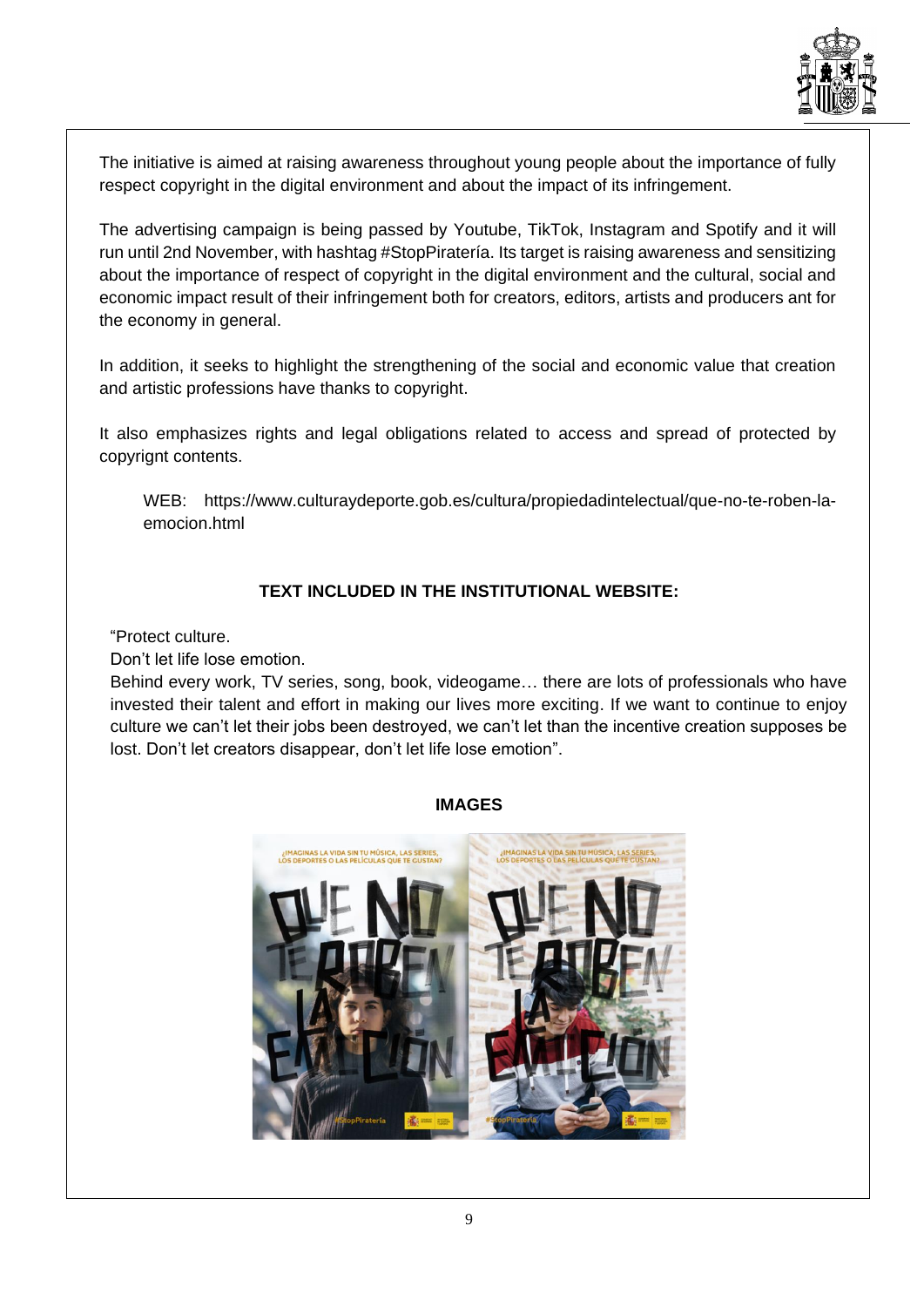

# **VIDEOS**

# **3.SIGNING OF THE PROTOCOL ON THE STRENGTHENING OF INTELLECTUAL PROPERTY RIGHTS**

The Minister of Culture and Sports, José Manuel Rodríguez Uribes, presided over the signing ceremony of a **Protocol to strengthen the protection of intellectual property rights** on 8th April 2021, which took place at the Prado National Museum. The text had been promoted by the Ministry of Culture and Sports through the Directorate General for the Cultural Industries, Intellectual Property and Cooperation, and signed by the members of the Coalition of Creators and Content Industries, and the Spanish Association for Digitalisation (DigitalES), as well as the Eurona and Euskaltel groups.

Minister Rodríguez Uribes stressed that "proper protection of the rights of creators is a fundamental guarantee for the continued enjoyment of a rich, innovative, varied and fair cultural ecosystem".

Spain is, after Germany, Portugal and Denmark, the fourth country in the world to achieve such a voluntary code of conduct. Therefore, in the words of the Minister, it is "a historic, pioneering Protocol, built on consensus between Internet access operators and representatives of intellectual property rights holders, creators and content industries".

The Protocol is a milestone in self-regulation and a step forward both at European and international level, signed by 98% of the operators' share in Spain. "The Government is proud to place Spain at the forefront of the Member States that, through a voluntary code of conduct, promote self-regulation between the culture sector and the sector of telecommunications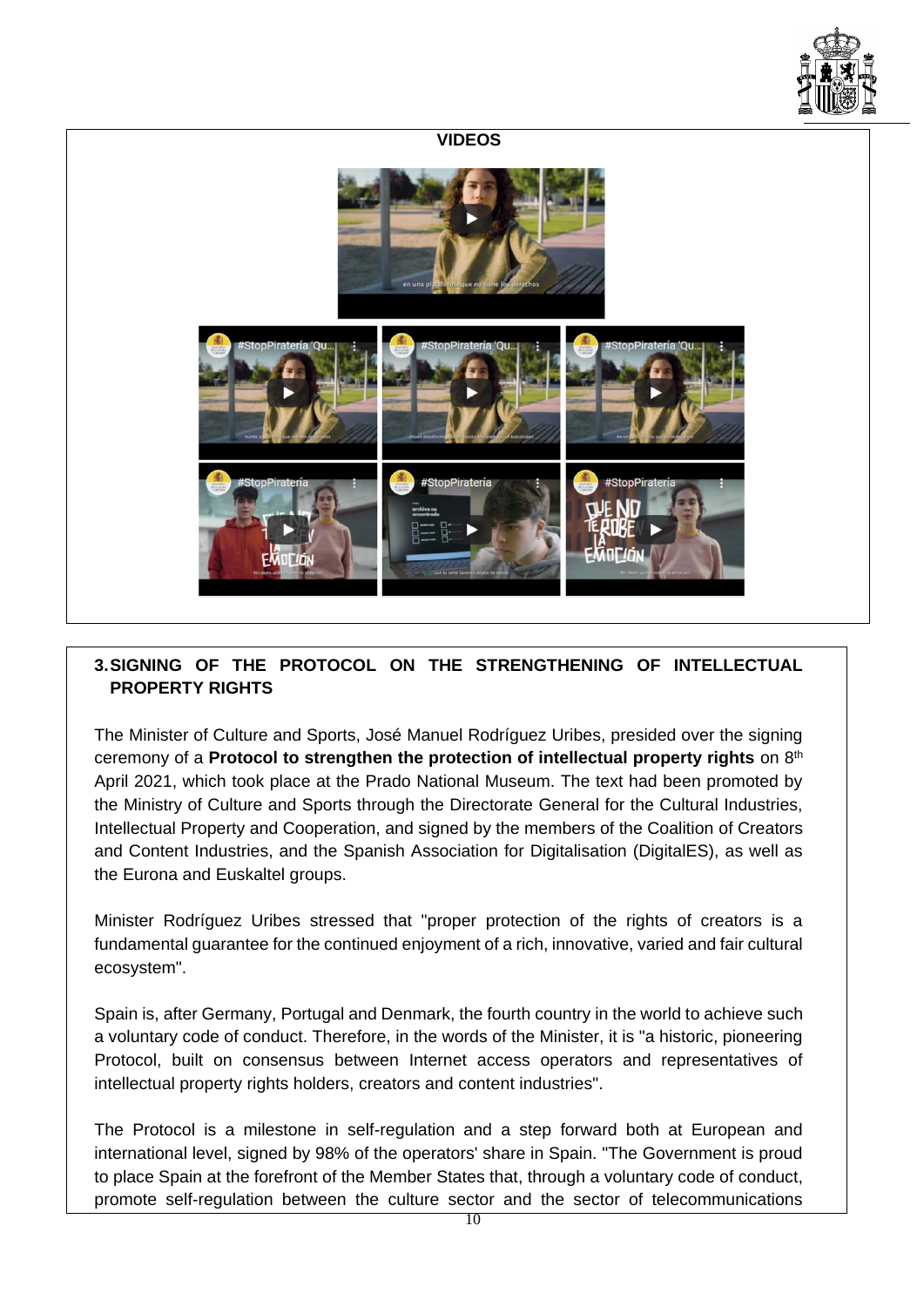

operators", explained Rodríguez Uribes.

The overall purpose of the Protocol is to provide a comprehensive response to the efforts that both operators and creators are making to improve the enforcement of existing legislation on the protection of intellectual property rights by ensuring the effectiveness of judicial and administrative rulings that have declared a given digital service to be an infringer of copyright.

This text, which is the result of the sessions of the Working Table held between the parties involved, convened by the Directorate- General for the Cultural Industries, Intellectual Property and Cooperation since March 2020, seeks to foster dialogue for medium- and long-term selfregulation to help promote a legal digital offer of cultural content and reduce infringement of these rights.

The Protocol, which has been reviewed and favourably considered by the National Markets and Competition Commission (CNMC), shall be applicable to those websites whose infringement of intellectual property rights has been judicially declared, having adopted measures to interrupt the Internet access service, provided that certain conditions of repetition of the unlawful conduct are met.

In turn, the Protocol foresees the establishment of a Technical Committee in which the Ministry of Culture and Sport may intervene at the invitation of any of the parties.

From April to December 2021, the Technical Commitee which represents the parts in the Protocol has submitted 32 queries (weekly most of the times) whose implementation after the answer of the General Direction of Cultural Industries, Intellectual Property and Cooperation, has affected 172 Internet domains which, in turn, were unfolded in 697 subdomains. All of them have been blocked preventing access to them from Spanish territory, by means of the Protocol application by the IPS. They have implemented the most adequate technical measures in every moment to avoid or reduce, significantly, in a real and effective way, access these infringing webs, which, in turn, has implied the impossibility to access millions of works (books, musical plays, videogames, audiovisual plays, etc.) that are protected by IP rights and have been illegally made available in those infringing web sites.

All of them are referred to contents of music, books and videogames, with a high volume of audience in our country. They're websites very harmful which made available hundreds of thousands of contents protected by intellectual property without their owners authorization.

# **4.WIPO ALERT**

In August 2020, the Ministry of Culture and Sports joined the new global platform WIPO ALERT against cultural piracy by signing a Memorandum of Understanding.

This platform of the World Intellectual Property Organisation (WIPO) allows the Ministry of Culture and Sports, as the Department responsible for copyright, to upload lists of websites that violate international regulations, as is already being done in other WIPO Member States that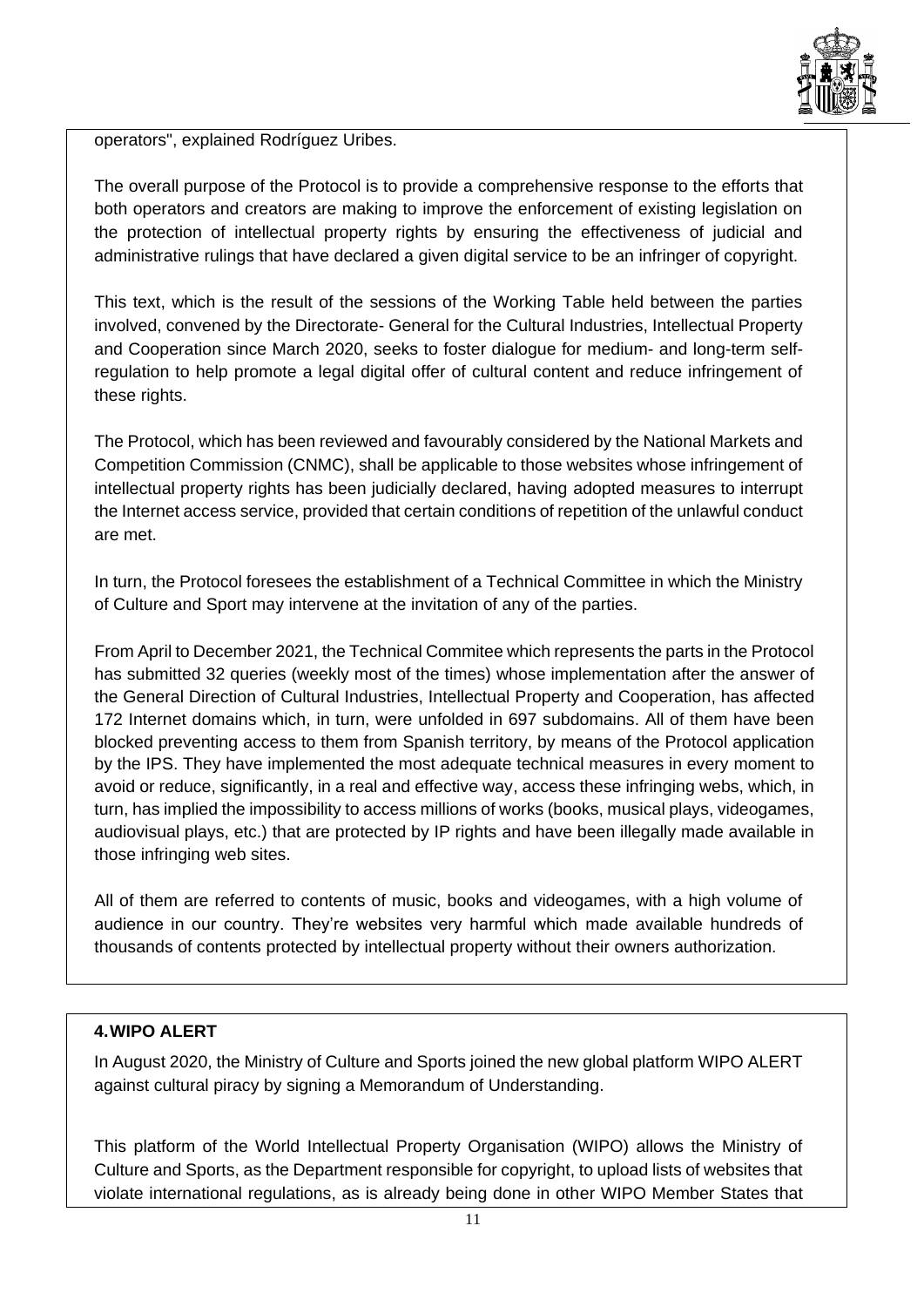

have joined the project.

Spain is already including in these lists websites that have been declared infringers of rights by a final resolution of the Second Section of the Intellectual Property Commission (S2CPI), through the administrative-judicial safeguard procedure, as set out in Article 195 of the Consolidated Text of the Intellectual Property Act (TRLPI), and with full respect for current data protection provisions.

The Ministry is uploading the updated lists to the WIPO ALERT platform on a quarterly basis, so that this information may be of interest to authorised users, mainly advertisers and advertising agencies to consult the platform that will thus be able to avoid hosting advertisements on infringing websites.

Within the framework of possible advertising self-regulation, this will help to prevent the financing of unlawful activities, with the consequent possible discredit and reputational damage to the advertised brand image, as the latter would be associated with unlawful activities.

Spain's first participation in the platform took place in 2020, with the inclusion of more than a hundred websites in WIPO ALERT.

WIPO ALERT is a secure platform, protected by several technical mechanisms so that only authorised persons can access it. The service it provides is free of charge to its users and to participating States.

# **5.AGREEMENT WITH THE LEAGUE ON THE SAFEGUARDING OF INTELLECTUAL PROPERTY RIGHTS IN THE DIGITAL ENVIRONMENT (2017)**

Technology, when used by those who seek to break the law by destroying effort, wealth and job creation, must **be fought equally with technology and with the law itself.** To this end, collaboration was initiated with the Spanish National Professional Football League, through the signing of the *Collaboration Agreement of 13th June 2017 between the Ministry of Education, Culture and Sport and the Spanish National Professional Football League, on the safeguarding of intellectual property rights in the digital environment* (Official Gazette of 29th June 2017).

The Spanish Football League granted the then MECD a free, non-exclusive **licence to use** the *software* **developed by the League**, Lumière, specialised in the fight against IPR infringement, which made it possible to **reduce the duration of the procedure by months (in particular by reducing the preliminary investigation phase of the infringing websites).** This *software* was installed on the equipment of the ICC Second Section Secretariat and is used by its staff, who are trained by the Spanish Football League.

The implementation of the two Agreements (the second one, signed 19<sup>th</sup> October 2021 and with validity up to 2025), which has not generated any new financial obligations for the Ministry or for taxpayers, is an example of how public-private partnerships can achieve results and synergies that would be impossible when both go their separate ways.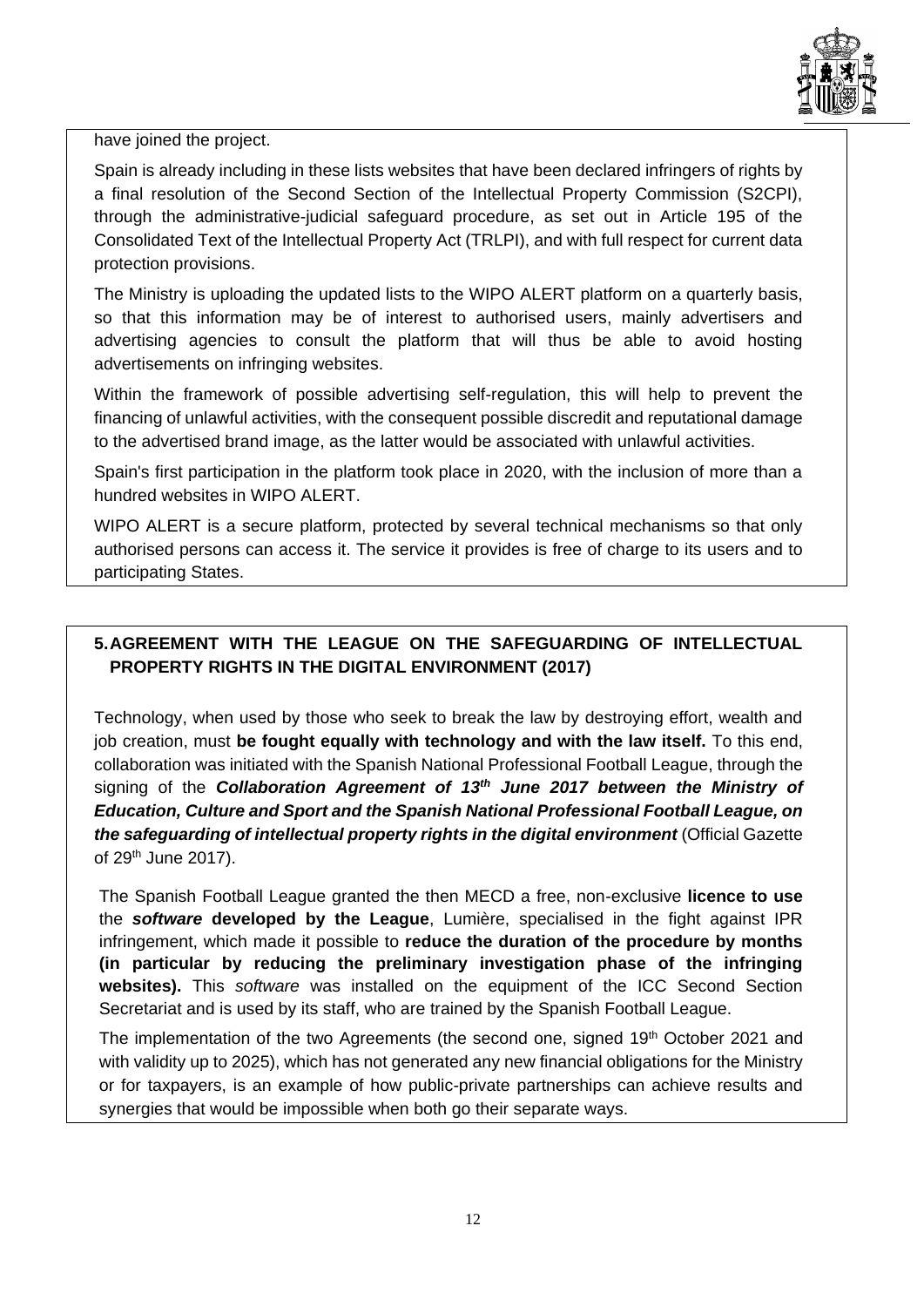

# **6.- SANCTIONING PROCEDURES FOR REPEATED NON-COMPLIANCE**

Article 195.4 of the TRLPI classifies as a very serious administrative infringement, punishable by a fine of between EUR 150,001 and 600,000, the failure by the same information society service provider to comply with orders to remove content declared to be infringing intellectual property rights, as a result of final resolutions adopted by the Second Section of the ICC, from the second time that such failure occurs.

As of 30th June 2021, there have been two resolutions in sanctioning proceedings initiated against this very serious administrative infringement:

- By Resolution of 15<sup>th</sup> June 2018, the Minister of Culture and Sports imposed a fine of EUR 375,000 on the owner of the website [www.x-caleta.com,](http://www.x-caleta.com/) along with ancillary measures of publicising and blocking (Official Gazette of 15<sup>th</sup> November 2018).
- On 7<sup>th</sup> October 2019, the Minister of Culture and Sports resolved the administrative sanctioning procedure against the owner of the website [www.exvagos.com,](http://www.exvagos.com/) for the commission of an administrative infringement classified as very serious, typified in Article 195.6 of the TRLPI. The administrative sanction consisted of a fine of EUR 400,000, the cessation of the website's activity for one year and the publication of the sanctioning resolution in the Official Gazette.

# **7.- WEB DOMAIN NAMES SUBJECT TO FINAL RESOLUTION OF THE SECOND SECTION OF THE INTELLECTUAL PROPERTY COMMISSION**

The Secretariat of the Second Section of the Intellectual Property Commission, a national collegiate body attached to the Sub-Directorate General for Intellectual Property, ensures that intellectual property rights are safeguarded against infringement by those responsible for information society services.

In this regard, the Secretariat of the Second Section of the Intellectual Property Commission considers it appropriate to report on **the domain names of information society services in respect of which there has been a final resolution by the Second Section finding infringement of intellectual property rights**, in order to encourage and promote the adoption of **voluntary collaboration measures** by intermediary services, electronic payment services and advertising services in respect of these infringing services.

The publication of the domain names of the information society services in respect of which the Final Resolution of the Second Section has been handed down is compatible with *Act 15/1999, of 13th December, on the Protection of Personal Data*, since domain names "*are not personal data specifically protected by the Organic Act and its Implementing Regulations*", as stated in the Report of the State Attorney's Office of the Ministry of Education, Culture and Sports, Report Exp. 17.0.917- MLF.

Likewise, the aforesaid report is based on the criteria expressed by the Data Protection Agency, the highest administrative authority in this sphere, when the State Attorney's Office concluded that this publication "*does not have the objective of linking the domain name to a specific, identified and*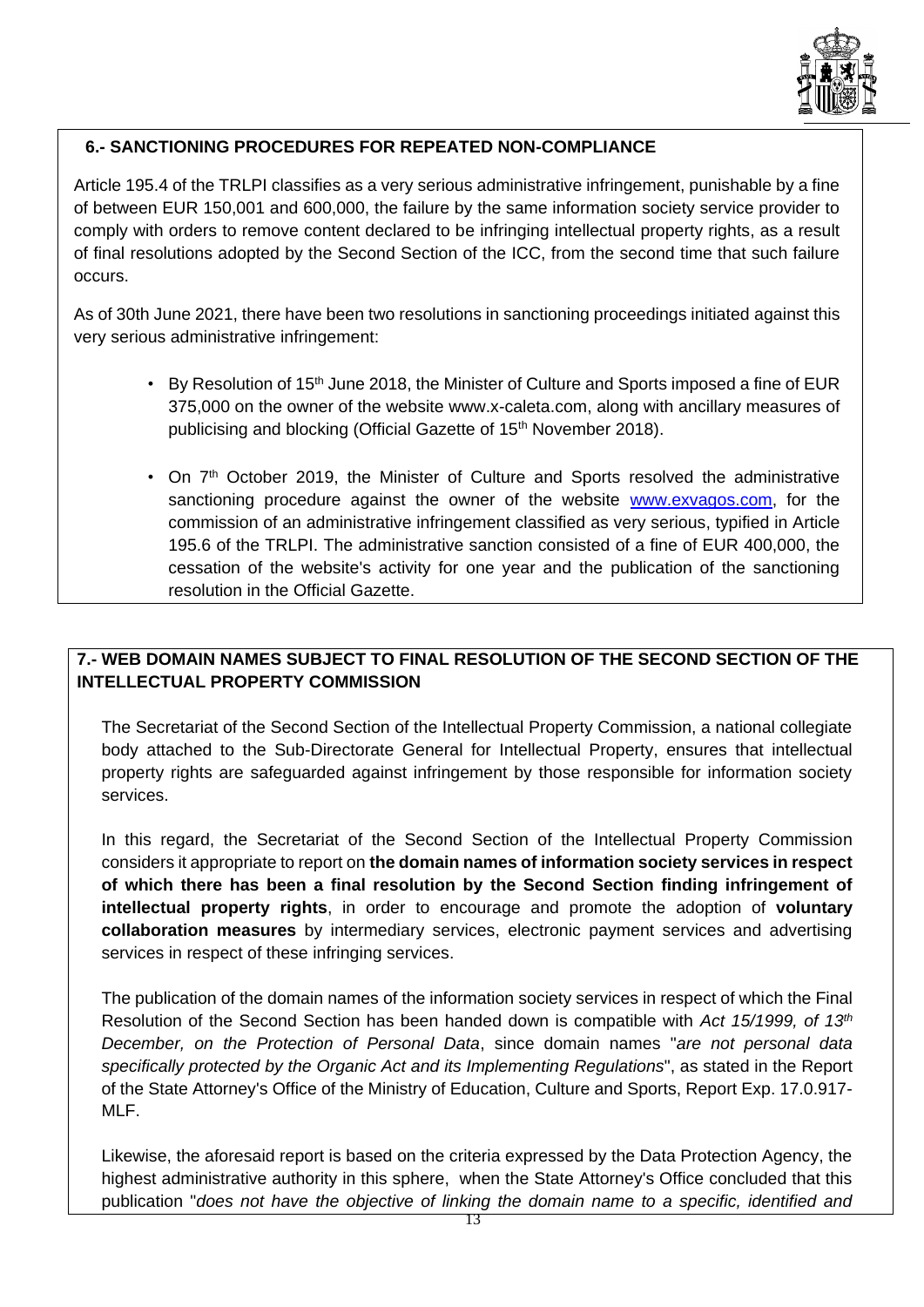

*identifiable natural person (...) but rather to implement the collaboration measures of intermediation services, electronic payment services or advertising services with respect to the services of the information society in relation to which the final resolution of the Second Section of the Intellectual Property Commission has been handed down*".

In this regard, it should be noted that the information society services in respect of which the Second Section of the ICC has issued a final resolution for the removal or blocking of content infringing intellectual property rights are as follows:

| 1.<br>74.<br>www.vooxi.com<br>www.exvagos.club<br>75.<br>2.<br>www.equipo.gdn<br>www.exvagos.net<br>3.<br>76.<br>www.equipox.online<br>www.equipox.ovh<br>77.<br>4.<br>www.musicalcloud.es<br>www.todocvcd.com<br>5.<br>78.<br>www.musicalcloud.com<br>www.todocvcd.net<br>6.<br>79.<br>www.x-caleta2.com<br>www.pordescargadirecta.com<br>7.<br>80.<br>www.issuu.com<br>www.ultimoslanzamientos.com<br>8.<br>81.<br>www.freelibros.org<br>www.pordescargadirecta1.com<br>9.<br>www.freelibros.com<br>82.<br>www.harpofilm.com<br>10.<br>www.freelibros.me<br>83.<br>www.soymp3.org<br>11.<br>84.<br>www.dafenart.com<br>www.soymp3.net<br>12.<br>85.<br>www.pelis24.com<br>www.soymp3.live<br>13.<br>86.<br>www.emudesc.com<br>www.pelis24.tv<br>14.<br>www.pelis24.live<br>87.<br>www.grantorrent.com<br>15.<br>www.newpelis24.com<br>88.<br>www.grantorrent.net<br>16.<br>www.pelis24.life<br>89.<br>www.grantorrent.la<br>17.<br>www.pelisespaña.site<br>90.<br>www.grantorrent.cc<br>18.<br>www.pelisespaña.club<br>91.<br>www.grantorrent.eu<br>19.<br>www.pelisespaña.life<br>92.<br>www.ebookmundo.net<br>20.<br>www.music-bazaar.com<br>93.<br>www.ebookmundo.org<br>21.<br>94.<br>www.music-bazaar.pro<br>www.lacalleochotv.org<br>22.<br>95.<br>www.music-bazaar.biz<br>www.lectulandia.com<br>23.<br>96.<br>www.lectulandia.cc<br>www.music-bazaar.net<br>24.<br>97.<br>www.music-bazaar.movi<br>www.lectulandia.us<br>25.<br>www.seriesflv.net<br>98.<br>www.lomusical.org<br>www.lomusical.com<br>26.<br>99.<br>www.genteflowmp3.com<br>27.<br>www.genteflowmp3.org<br>100.<br>www.lomusical.com.co<br>101.<br>28.<br>www.genteflowmp3.me<br>www.lomusical.com.mx<br>102.<br>29.<br>www.genteflowmp3.tv<br>www.lomusical.com.do<br>30.<br>www.genteflowmp3.one<br>103.<br>www.booksmedicos.org<br>31.<br>www.divxtotal.com<br>104.<br>www.booksmedicos.me<br>32.<br>105.<br>www.divx-latino.com<br>www.x-caleta.com<br>33.<br>106.<br>www.harpofilm.es<br>www.music-bazaar.org<br>34.<br>107.<br>www.musicbazaar.mobi<br>www.grantorrent.net<br>35.<br>108.<br>www.exclusivedd.com<br>www.grantorrent.com<br>109.<br>36.<br>www.exclusivedd.net<br>www.mp3xd.com<br>37.<br>www.fiuxy.com<br>110.<br>www.exclusivedd.org<br>38.<br>111.<br>www.fiuxy.net<br>www.exdd.net<br>39.<br>112.<br>www.fiuxy.biz<br>www.goear.eu<br>40.<br>113.<br>www.fiuxy.bz<br>www.goear.cc<br>41.<br>www.fiuxy.co<br>114.<br>www.goear.pub<br>42.<br>www.fiuxy.eu<br>115.<br>wwv.goear.info |  |  |
|---------------------------------------------------------------------------------------------------------------------------------------------------------------------------------------------------------------------------------------------------------------------------------------------------------------------------------------------------------------------------------------------------------------------------------------------------------------------------------------------------------------------------------------------------------------------------------------------------------------------------------------------------------------------------------------------------------------------------------------------------------------------------------------------------------------------------------------------------------------------------------------------------------------------------------------------------------------------------------------------------------------------------------------------------------------------------------------------------------------------------------------------------------------------------------------------------------------------------------------------------------------------------------------------------------------------------------------------------------------------------------------------------------------------------------------------------------------------------------------------------------------------------------------------------------------------------------------------------------------------------------------------------------------------------------------------------------------------------------------------------------------------------------------------------------------------------------------------------------------------------------------------------------------------------------------------------------------------------------------------------------------------------------------------------------------------------------------------------------------------------------------------------------------------------------------------------------------------------------------------------------------------------------------------------------------------------------------------------------------------------------------------------------------------------------------------------------------------------------------|--|--|
|                                                                                                                                                                                                                                                                                                                                                                                                                                                                                                                                                                                                                                                                                                                                                                                                                                                                                                                                                                                                                                                                                                                                                                                                                                                                                                                                                                                                                                                                                                                                                                                                                                                                                                                                                                                                                                                                                                                                                                                                                                                                                                                                                                                                                                                                                                                                                                                                                                                                                       |  |  |
|                                                                                                                                                                                                                                                                                                                                                                                                                                                                                                                                                                                                                                                                                                                                                                                                                                                                                                                                                                                                                                                                                                                                                                                                                                                                                                                                                                                                                                                                                                                                                                                                                                                                                                                                                                                                                                                                                                                                                                                                                                                                                                                                                                                                                                                                                                                                                                                                                                                                                       |  |  |
|                                                                                                                                                                                                                                                                                                                                                                                                                                                                                                                                                                                                                                                                                                                                                                                                                                                                                                                                                                                                                                                                                                                                                                                                                                                                                                                                                                                                                                                                                                                                                                                                                                                                                                                                                                                                                                                                                                                                                                                                                                                                                                                                                                                                                                                                                                                                                                                                                                                                                       |  |  |
|                                                                                                                                                                                                                                                                                                                                                                                                                                                                                                                                                                                                                                                                                                                                                                                                                                                                                                                                                                                                                                                                                                                                                                                                                                                                                                                                                                                                                                                                                                                                                                                                                                                                                                                                                                                                                                                                                                                                                                                                                                                                                                                                                                                                                                                                                                                                                                                                                                                                                       |  |  |
|                                                                                                                                                                                                                                                                                                                                                                                                                                                                                                                                                                                                                                                                                                                                                                                                                                                                                                                                                                                                                                                                                                                                                                                                                                                                                                                                                                                                                                                                                                                                                                                                                                                                                                                                                                                                                                                                                                                                                                                                                                                                                                                                                                                                                                                                                                                                                                                                                                                                                       |  |  |
|                                                                                                                                                                                                                                                                                                                                                                                                                                                                                                                                                                                                                                                                                                                                                                                                                                                                                                                                                                                                                                                                                                                                                                                                                                                                                                                                                                                                                                                                                                                                                                                                                                                                                                                                                                                                                                                                                                                                                                                                                                                                                                                                                                                                                                                                                                                                                                                                                                                                                       |  |  |
|                                                                                                                                                                                                                                                                                                                                                                                                                                                                                                                                                                                                                                                                                                                                                                                                                                                                                                                                                                                                                                                                                                                                                                                                                                                                                                                                                                                                                                                                                                                                                                                                                                                                                                                                                                                                                                                                                                                                                                                                                                                                                                                                                                                                                                                                                                                                                                                                                                                                                       |  |  |
|                                                                                                                                                                                                                                                                                                                                                                                                                                                                                                                                                                                                                                                                                                                                                                                                                                                                                                                                                                                                                                                                                                                                                                                                                                                                                                                                                                                                                                                                                                                                                                                                                                                                                                                                                                                                                                                                                                                                                                                                                                                                                                                                                                                                                                                                                                                                                                                                                                                                                       |  |  |
|                                                                                                                                                                                                                                                                                                                                                                                                                                                                                                                                                                                                                                                                                                                                                                                                                                                                                                                                                                                                                                                                                                                                                                                                                                                                                                                                                                                                                                                                                                                                                                                                                                                                                                                                                                                                                                                                                                                                                                                                                                                                                                                                                                                                                                                                                                                                                                                                                                                                                       |  |  |
|                                                                                                                                                                                                                                                                                                                                                                                                                                                                                                                                                                                                                                                                                                                                                                                                                                                                                                                                                                                                                                                                                                                                                                                                                                                                                                                                                                                                                                                                                                                                                                                                                                                                                                                                                                                                                                                                                                                                                                                                                                                                                                                                                                                                                                                                                                                                                                                                                                                                                       |  |  |
|                                                                                                                                                                                                                                                                                                                                                                                                                                                                                                                                                                                                                                                                                                                                                                                                                                                                                                                                                                                                                                                                                                                                                                                                                                                                                                                                                                                                                                                                                                                                                                                                                                                                                                                                                                                                                                                                                                                                                                                                                                                                                                                                                                                                                                                                                                                                                                                                                                                                                       |  |  |
|                                                                                                                                                                                                                                                                                                                                                                                                                                                                                                                                                                                                                                                                                                                                                                                                                                                                                                                                                                                                                                                                                                                                                                                                                                                                                                                                                                                                                                                                                                                                                                                                                                                                                                                                                                                                                                                                                                                                                                                                                                                                                                                                                                                                                                                                                                                                                                                                                                                                                       |  |  |
|                                                                                                                                                                                                                                                                                                                                                                                                                                                                                                                                                                                                                                                                                                                                                                                                                                                                                                                                                                                                                                                                                                                                                                                                                                                                                                                                                                                                                                                                                                                                                                                                                                                                                                                                                                                                                                                                                                                                                                                                                                                                                                                                                                                                                                                                                                                                                                                                                                                                                       |  |  |
|                                                                                                                                                                                                                                                                                                                                                                                                                                                                                                                                                                                                                                                                                                                                                                                                                                                                                                                                                                                                                                                                                                                                                                                                                                                                                                                                                                                                                                                                                                                                                                                                                                                                                                                                                                                                                                                                                                                                                                                                                                                                                                                                                                                                                                                                                                                                                                                                                                                                                       |  |  |
|                                                                                                                                                                                                                                                                                                                                                                                                                                                                                                                                                                                                                                                                                                                                                                                                                                                                                                                                                                                                                                                                                                                                                                                                                                                                                                                                                                                                                                                                                                                                                                                                                                                                                                                                                                                                                                                                                                                                                                                                                                                                                                                                                                                                                                                                                                                                                                                                                                                                                       |  |  |
|                                                                                                                                                                                                                                                                                                                                                                                                                                                                                                                                                                                                                                                                                                                                                                                                                                                                                                                                                                                                                                                                                                                                                                                                                                                                                                                                                                                                                                                                                                                                                                                                                                                                                                                                                                                                                                                                                                                                                                                                                                                                                                                                                                                                                                                                                                                                                                                                                                                                                       |  |  |
|                                                                                                                                                                                                                                                                                                                                                                                                                                                                                                                                                                                                                                                                                                                                                                                                                                                                                                                                                                                                                                                                                                                                                                                                                                                                                                                                                                                                                                                                                                                                                                                                                                                                                                                                                                                                                                                                                                                                                                                                                                                                                                                                                                                                                                                                                                                                                                                                                                                                                       |  |  |
|                                                                                                                                                                                                                                                                                                                                                                                                                                                                                                                                                                                                                                                                                                                                                                                                                                                                                                                                                                                                                                                                                                                                                                                                                                                                                                                                                                                                                                                                                                                                                                                                                                                                                                                                                                                                                                                                                                                                                                                                                                                                                                                                                                                                                                                                                                                                                                                                                                                                                       |  |  |
|                                                                                                                                                                                                                                                                                                                                                                                                                                                                                                                                                                                                                                                                                                                                                                                                                                                                                                                                                                                                                                                                                                                                                                                                                                                                                                                                                                                                                                                                                                                                                                                                                                                                                                                                                                                                                                                                                                                                                                                                                                                                                                                                                                                                                                                                                                                                                                                                                                                                                       |  |  |
|                                                                                                                                                                                                                                                                                                                                                                                                                                                                                                                                                                                                                                                                                                                                                                                                                                                                                                                                                                                                                                                                                                                                                                                                                                                                                                                                                                                                                                                                                                                                                                                                                                                                                                                                                                                                                                                                                                                                                                                                                                                                                                                                                                                                                                                                                                                                                                                                                                                                                       |  |  |
|                                                                                                                                                                                                                                                                                                                                                                                                                                                                                                                                                                                                                                                                                                                                                                                                                                                                                                                                                                                                                                                                                                                                                                                                                                                                                                                                                                                                                                                                                                                                                                                                                                                                                                                                                                                                                                                                                                                                                                                                                                                                                                                                                                                                                                                                                                                                                                                                                                                                                       |  |  |
|                                                                                                                                                                                                                                                                                                                                                                                                                                                                                                                                                                                                                                                                                                                                                                                                                                                                                                                                                                                                                                                                                                                                                                                                                                                                                                                                                                                                                                                                                                                                                                                                                                                                                                                                                                                                                                                                                                                                                                                                                                                                                                                                                                                                                                                                                                                                                                                                                                                                                       |  |  |
|                                                                                                                                                                                                                                                                                                                                                                                                                                                                                                                                                                                                                                                                                                                                                                                                                                                                                                                                                                                                                                                                                                                                                                                                                                                                                                                                                                                                                                                                                                                                                                                                                                                                                                                                                                                                                                                                                                                                                                                                                                                                                                                                                                                                                                                                                                                                                                                                                                                                                       |  |  |
|                                                                                                                                                                                                                                                                                                                                                                                                                                                                                                                                                                                                                                                                                                                                                                                                                                                                                                                                                                                                                                                                                                                                                                                                                                                                                                                                                                                                                                                                                                                                                                                                                                                                                                                                                                                                                                                                                                                                                                                                                                                                                                                                                                                                                                                                                                                                                                                                                                                                                       |  |  |
|                                                                                                                                                                                                                                                                                                                                                                                                                                                                                                                                                                                                                                                                                                                                                                                                                                                                                                                                                                                                                                                                                                                                                                                                                                                                                                                                                                                                                                                                                                                                                                                                                                                                                                                                                                                                                                                                                                                                                                                                                                                                                                                                                                                                                                                                                                                                                                                                                                                                                       |  |  |
|                                                                                                                                                                                                                                                                                                                                                                                                                                                                                                                                                                                                                                                                                                                                                                                                                                                                                                                                                                                                                                                                                                                                                                                                                                                                                                                                                                                                                                                                                                                                                                                                                                                                                                                                                                                                                                                                                                                                                                                                                                                                                                                                                                                                                                                                                                                                                                                                                                                                                       |  |  |
|                                                                                                                                                                                                                                                                                                                                                                                                                                                                                                                                                                                                                                                                                                                                                                                                                                                                                                                                                                                                                                                                                                                                                                                                                                                                                                                                                                                                                                                                                                                                                                                                                                                                                                                                                                                                                                                                                                                                                                                                                                                                                                                                                                                                                                                                                                                                                                                                                                                                                       |  |  |
|                                                                                                                                                                                                                                                                                                                                                                                                                                                                                                                                                                                                                                                                                                                                                                                                                                                                                                                                                                                                                                                                                                                                                                                                                                                                                                                                                                                                                                                                                                                                                                                                                                                                                                                                                                                                                                                                                                                                                                                                                                                                                                                                                                                                                                                                                                                                                                                                                                                                                       |  |  |
|                                                                                                                                                                                                                                                                                                                                                                                                                                                                                                                                                                                                                                                                                                                                                                                                                                                                                                                                                                                                                                                                                                                                                                                                                                                                                                                                                                                                                                                                                                                                                                                                                                                                                                                                                                                                                                                                                                                                                                                                                                                                                                                                                                                                                                                                                                                                                                                                                                                                                       |  |  |
|                                                                                                                                                                                                                                                                                                                                                                                                                                                                                                                                                                                                                                                                                                                                                                                                                                                                                                                                                                                                                                                                                                                                                                                                                                                                                                                                                                                                                                                                                                                                                                                                                                                                                                                                                                                                                                                                                                                                                                                                                                                                                                                                                                                                                                                                                                                                                                                                                                                                                       |  |  |
|                                                                                                                                                                                                                                                                                                                                                                                                                                                                                                                                                                                                                                                                                                                                                                                                                                                                                                                                                                                                                                                                                                                                                                                                                                                                                                                                                                                                                                                                                                                                                                                                                                                                                                                                                                                                                                                                                                                                                                                                                                                                                                                                                                                                                                                                                                                                                                                                                                                                                       |  |  |
|                                                                                                                                                                                                                                                                                                                                                                                                                                                                                                                                                                                                                                                                                                                                                                                                                                                                                                                                                                                                                                                                                                                                                                                                                                                                                                                                                                                                                                                                                                                                                                                                                                                                                                                                                                                                                                                                                                                                                                                                                                                                                                                                                                                                                                                                                                                                                                                                                                                                                       |  |  |
|                                                                                                                                                                                                                                                                                                                                                                                                                                                                                                                                                                                                                                                                                                                                                                                                                                                                                                                                                                                                                                                                                                                                                                                                                                                                                                                                                                                                                                                                                                                                                                                                                                                                                                                                                                                                                                                                                                                                                                                                                                                                                                                                                                                                                                                                                                                                                                                                                                                                                       |  |  |
|                                                                                                                                                                                                                                                                                                                                                                                                                                                                                                                                                                                                                                                                                                                                                                                                                                                                                                                                                                                                                                                                                                                                                                                                                                                                                                                                                                                                                                                                                                                                                                                                                                                                                                                                                                                                                                                                                                                                                                                                                                                                                                                                                                                                                                                                                                                                                                                                                                                                                       |  |  |
|                                                                                                                                                                                                                                                                                                                                                                                                                                                                                                                                                                                                                                                                                                                                                                                                                                                                                                                                                                                                                                                                                                                                                                                                                                                                                                                                                                                                                                                                                                                                                                                                                                                                                                                                                                                                                                                                                                                                                                                                                                                                                                                                                                                                                                                                                                                                                                                                                                                                                       |  |  |
|                                                                                                                                                                                                                                                                                                                                                                                                                                                                                                                                                                                                                                                                                                                                                                                                                                                                                                                                                                                                                                                                                                                                                                                                                                                                                                                                                                                                                                                                                                                                                                                                                                                                                                                                                                                                                                                                                                                                                                                                                                                                                                                                                                                                                                                                                                                                                                                                                                                                                       |  |  |
|                                                                                                                                                                                                                                                                                                                                                                                                                                                                                                                                                                                                                                                                                                                                                                                                                                                                                                                                                                                                                                                                                                                                                                                                                                                                                                                                                                                                                                                                                                                                                                                                                                                                                                                                                                                                                                                                                                                                                                                                                                                                                                                                                                                                                                                                                                                                                                                                                                                                                       |  |  |
|                                                                                                                                                                                                                                                                                                                                                                                                                                                                                                                                                                                                                                                                                                                                                                                                                                                                                                                                                                                                                                                                                                                                                                                                                                                                                                                                                                                                                                                                                                                                                                                                                                                                                                                                                                                                                                                                                                                                                                                                                                                                                                                                                                                                                                                                                                                                                                                                                                                                                       |  |  |
|                                                                                                                                                                                                                                                                                                                                                                                                                                                                                                                                                                                                                                                                                                                                                                                                                                                                                                                                                                                                                                                                                                                                                                                                                                                                                                                                                                                                                                                                                                                                                                                                                                                                                                                                                                                                                                                                                                                                                                                                                                                                                                                                                                                                                                                                                                                                                                                                                                                                                       |  |  |
|                                                                                                                                                                                                                                                                                                                                                                                                                                                                                                                                                                                                                                                                                                                                                                                                                                                                                                                                                                                                                                                                                                                                                                                                                                                                                                                                                                                                                                                                                                                                                                                                                                                                                                                                                                                                                                                                                                                                                                                                                                                                                                                                                                                                                                                                                                                                                                                                                                                                                       |  |  |
|                                                                                                                                                                                                                                                                                                                                                                                                                                                                                                                                                                                                                                                                                                                                                                                                                                                                                                                                                                                                                                                                                                                                                                                                                                                                                                                                                                                                                                                                                                                                                                                                                                                                                                                                                                                                                                                                                                                                                                                                                                                                                                                                                                                                                                                                                                                                                                                                                                                                                       |  |  |
|                                                                                                                                                                                                                                                                                                                                                                                                                                                                                                                                                                                                                                                                                                                                                                                                                                                                                                                                                                                                                                                                                                                                                                                                                                                                                                                                                                                                                                                                                                                                                                                                                                                                                                                                                                                                                                                                                                                                                                                                                                                                                                                                                                                                                                                                                                                                                                                                                                                                                       |  |  |
| 43.<br>www.fiuxy.org<br>116.<br>www.vercanalestv1.com                                                                                                                                                                                                                                                                                                                                                                                                                                                                                                                                                                                                                                                                                                                                                                                                                                                                                                                                                                                                                                                                                                                                                                                                                                                                                                                                                                                                                                                                                                                                                                                                                                                                                                                                                                                                                                                                                                                                                                                                                                                                                                                                                                                                                                                                                                                                                                                                                                 |  |  |
| 44.<br>www.espaebook.com<br>117.<br>www.mp3xd.com                                                                                                                                                                                                                                                                                                                                                                                                                                                                                                                                                                                                                                                                                                                                                                                                                                                                                                                                                                                                                                                                                                                                                                                                                                                                                                                                                                                                                                                                                                                                                                                                                                                                                                                                                                                                                                                                                                                                                                                                                                                                                                                                                                                                                                                                                                                                                                                                                                     |  |  |